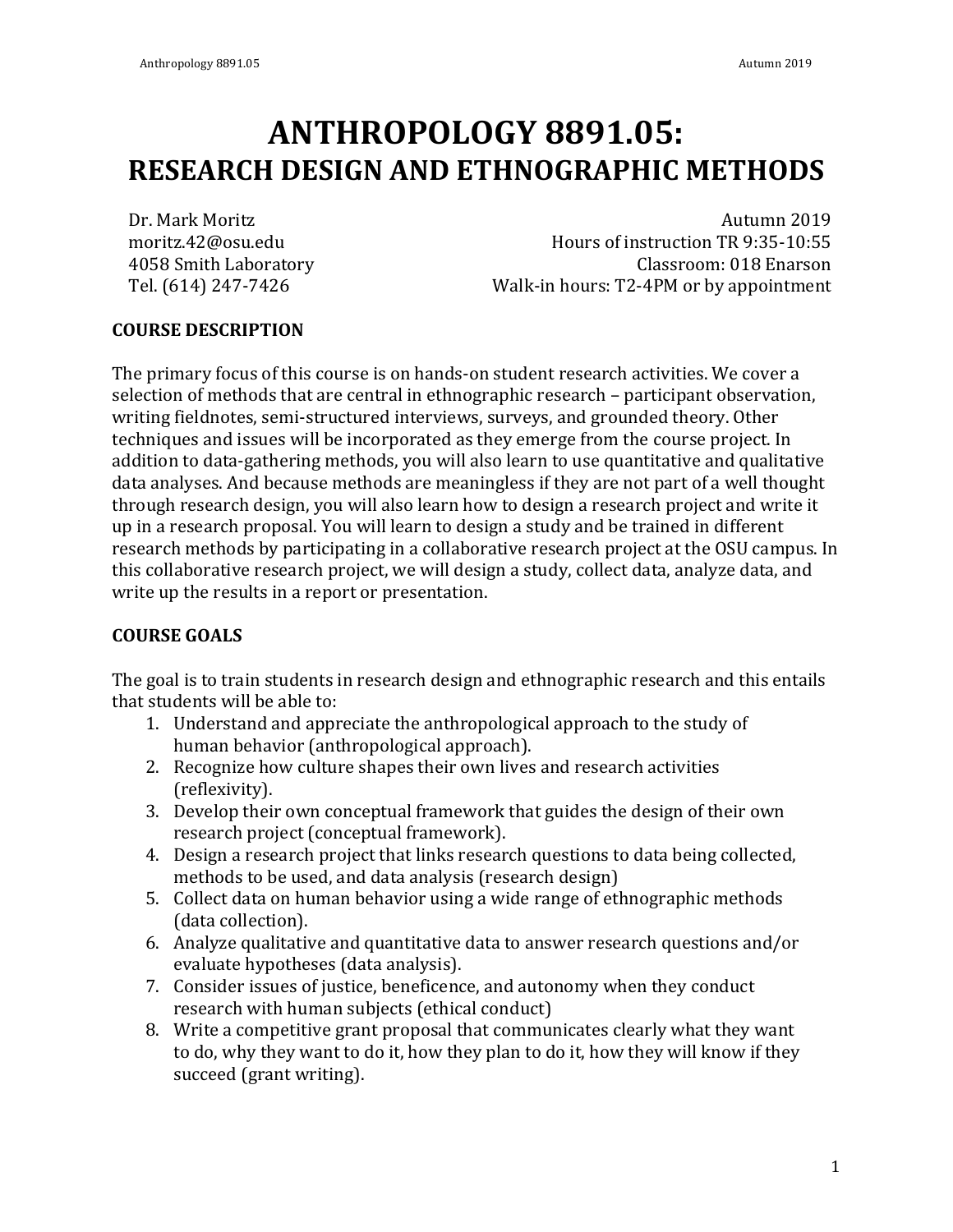#### **DISABILITY SERVICES**

Any student who feels s/he may need an accommodation based on the impact of a disability should contact me privately to discuss their specific needs. Please contact the Office for Disability Services at 614-292-3307 in room 150 Pomerene Hall to coordinate reasonable accommodations for students with documented disabilities.

### **COMMITTEE ON ACADEMIC MISCONDUCT STATEMENT**

All students should become familiar with the rules governing academic misconduct, especially as they pertain to plagiarism and cheating. Ignorance of the rules is not an excuse and all alleged cases of academic misconduct will be reported to the Committee on Academic Misconduct (COAM). 

## **READINGS**

The following books are required reading and available in the OSU Book Store or through online booksellers like Amazon.com. Additional required and recommended readings will be made available through Carmen.

Bernard, H. Russell

2011 Research methods in anthropology: qualitative and quantitative approaches. Fifth edition. Walnut Creek (CA): Altamira Press.

Emerson, Robert M., Rachel I. Fretz, and Linda L. Shaw

2011 Writing ethnographic fieldnotes. Chicago: University of Chicago Press. Second edition.

All assigned readings are mandatory. You are expected to have read the assigned readings once or twice before you come to class. As you read, highlight, take notes, summarize, look up new words or concepts, and come with questions for me and/or your classmates. In short, be prepared to discuss the readings in class and bring the readings to class. I also recommend you to go over the readings once more after class.

# **COURSE REQUIREMENTS AND EVALUATION**

The course organization is relatively simple: on Tuesdays we discuss the readings for that week's topic and how it applies to students' own research projects and on Thursdays we apply the lessons to a collaborative research project. There are two different sets of homework: Tuesday's homework focuses on the readings and how it informs your own research project, while Thursday's homework is all about the collaborative course project.

**Attendance and participation:** You are expected be actively engaged in class; that is, coming to class prepared, paying attention, and contributing to discussions and problem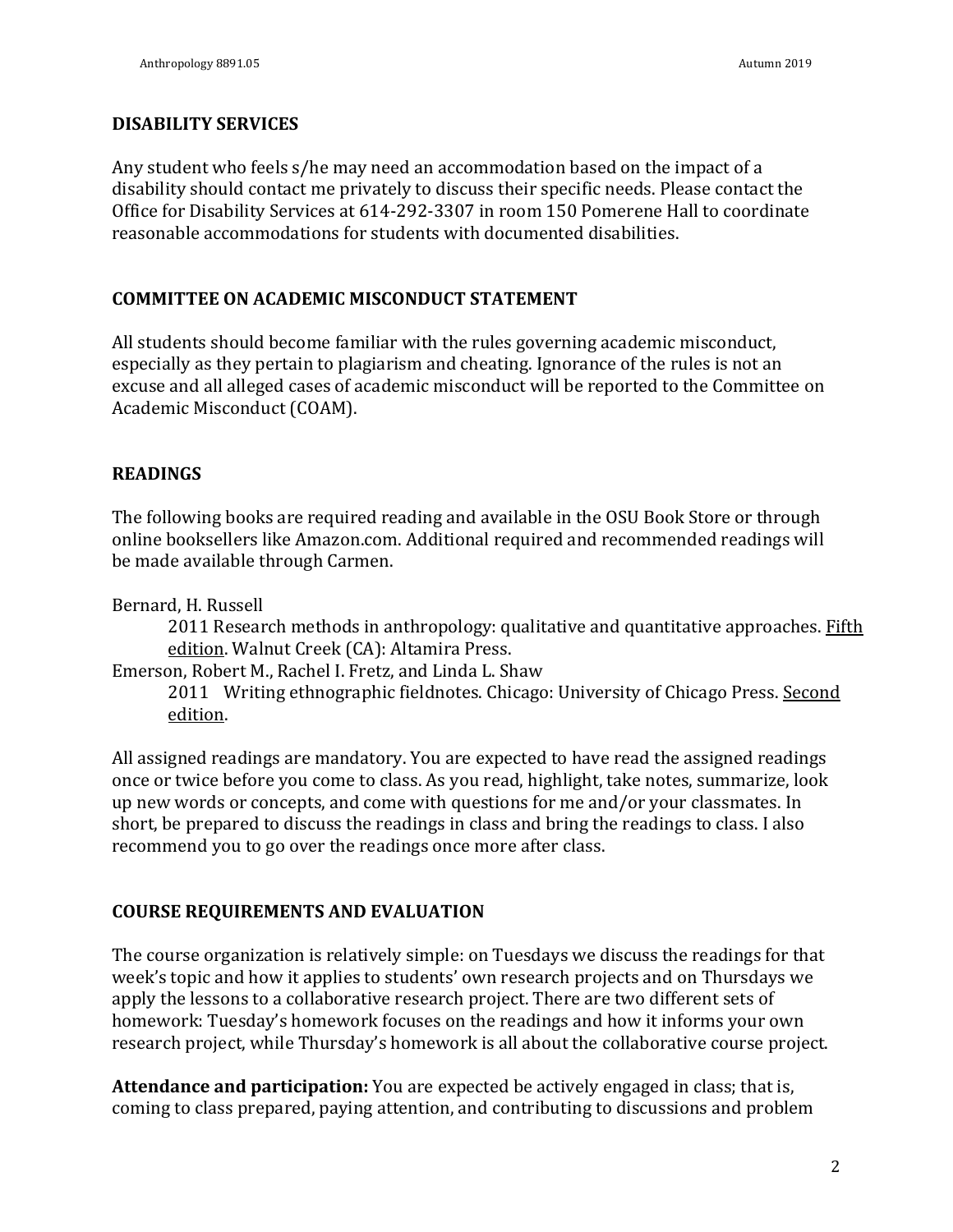solving, both by making comments and by facilitating other people's participation. Because it is difficult to do well in the course if sessions are missed *attendance at every class meeting is required*. Late arrival and early departure are considered poor participation; they are disruptive to others and make it likely to miss essential information. Please contact me if there is an emergency situation. If you are ill and must miss a class, you are responsible for getting the notes and assignment information from your classmates.

**Tuesday homework assignments**: You will read the assigned readings for the week and use the prompts to write a reflective note that is no longer than two pages long.

**Collaborative course project:** You will learn to design a study and train in different research methods by participating in a hands-on collaborative research project. The course project in Autumn 2018 will examine questions about the role of technology in the classroom at OSU. To study this topic, we will use a wide range of different ethnographic methods, including participant observations and semi-structured interviews with students and faculty. We will write up the results and present them to the director and staff of the Office of Distance Education and eLearning (ODEE) and other interested stakeholders.

**Research Proposal:** You will design and write one proposal for your own research project (real or imaginary). The proposal is divided in six parts: problem statement, literature review, objectives, data collection, data analysis, and project significance. You will write one draft and one final version as a grant proposal for the National Science Foundation. You will receive detailed instructions on what to cover in each section. The complete research proposal is due in finals week. I recommend that you continuously revise and update your proposal over the course of the semester.

**Evaluation:** Course responsibilities will be weighted in the following way:

| Attendance and participation         | 10%        |
|--------------------------------------|------------|
| Reflective Notes (15)                | 30%        |
| Collaborative Project assignment (9) | <b>30%</b> |
| Research proposal final version      | <b>30%</b> |
| Total                                | 100%       |

Final grades are based on the OSU Standard Scheme. A general guide to how you are doing is: A 93; A- 90-92; B+ 87-89; B 83-86; B- 80-82; C+ 77-79; C 73-76; C- 70-72; D+ 67-69; D 60-66;  $E < 60$ .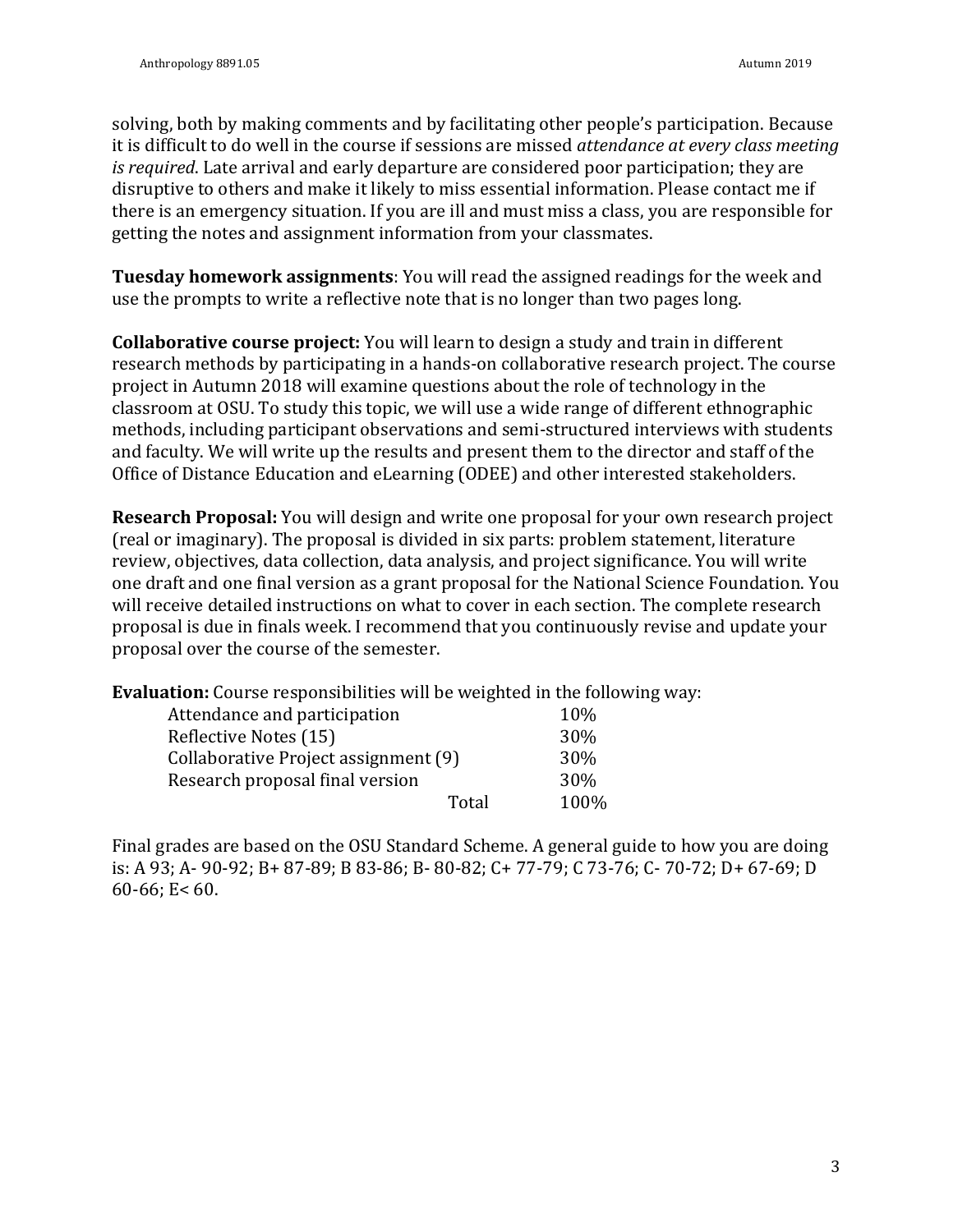# **SCHEDULE AND TOPICS**

## **WEEK 1: ETHNOGRAPHIC RESEARCH**

Read: Agar (2006), Henrich et al. (2010), Bernard (2011- CH1-2), Small (2008)

T8/20: Discussion of anthropological approach

R8/22: Discussion of ethnography and course project

# **WEEK 2: RESPONSIBLE CONDUCT OF RESEARCH**

Read: AAA Code of Ethics (2012), AAA Statement on IRB (2004), Tobin et al. (1991:1-11), **Weisner** (1997)

*● Complete CITI test* 

T8/27: Discussion of ethical issues in students' research R8/29: Discussion of Preschool in three cultures – an example of ethnography

# **WEEK 3: CONCEPTUAL FRAMEWORKS**

Read: Ravitch and Riggan (2012:1-49), Emerson (2011:1-20) *● CP assignment due: (1) literature* R9/3: Discussion of conceptual frameworks

T9/5: Compare and discuss relevant literature

# **WEEK 4: RESEARCH DESIGN**

Read: Johnson (1998:131-167), Bernard (2011:54-112), Cliggett (2005:23-46), T9/10: Discussion of research design R9/12: Discuss Cliggett as example of research design

# **WEEK 5: PARTICIPANT OBSERVATION**

Read: Spradley (1980:63-84), Bernard (2011:256-290), Emerson (2011:21-44)

*● CP assignment due: (2) objectives*

T9/17: Lecture on participant observation

R9/19: Discuss objectives and develop observation protocol

# WEEK 6: WRITING FIELDNOTES

Read: Bernard (2011:291-336), Emerson (2011:45-88)

*● CP assignment due (3) observations*

T9/24: Lecture on writing fieldnotes

R9/26: Compare and discuss observations, develop a more focused protocol

# **WEEK 7: SEMI-STRUCTURED INTERVIEWS**

Read: Spradley (1979:55-91), Bernard (2011:156-186) *● CP assignment due: (4) fieldnotes* T10/1: Lecture on semi-structured interviews R10/3: Compare and discuss focused observations, develop an interview guide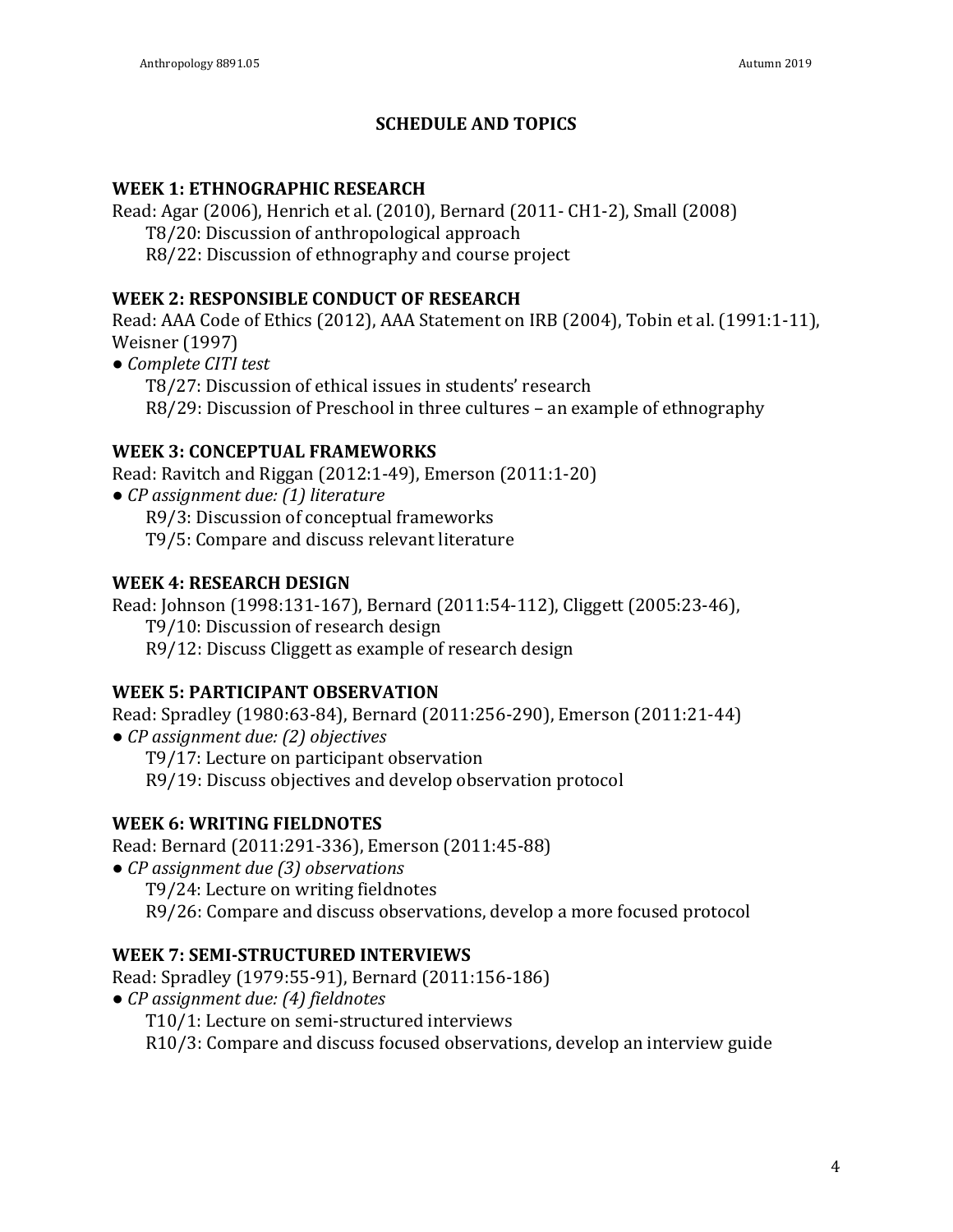## **WEEK 8: QUALITATIVE DATA ANALYSIS I**

Read: Bernard (2011:337-345,407-457), Emerson (2011:89-128) T10/8: Lecture on grounded theory and grant writing No class because of Autumn Break

## WEEK 9: SAMPLING

Read: Bernard (2011:113-155), Emerson (2011:129-170) ● *CP* assignment due: (5) semi-structured interviews T10/15: Lecture on sampling (and writing grant proposals) R10/17: Compare and discuss interview reports

#### **WEEK 10: QUALITATIVE DATA ANALYSIS II**

Read: Charmaz (2001), Emerson (2011:171-200) T10/22: Example of grounded theory from Charmaz R10/24: Grounded theory exercise

## **WEEK 11: STRUCTURED INTERVIEWS I**

Read: Bernard (2011:187-255)

● *CP* assignment due: (6) grounded theory T10/29: Grounded theory of fieldnotes and interviews R10/31: Lecture on surveys and survey development

## **WEEK 12: STRUCTURED INTERVIEWS II**

Read: Trochim (2005:76-86)

*● CP assignment due: (7) structured interviews* T11/5: More work on survey R11/7: Preparing for quantitative data analysis

# **WEEK 13: QUANTITATIVE DATA ANALYSIS**

Read: Bernard (2011:458-558)

*● CP assignment due: (8) quantitative data analysis* T11/12: Lecture on quantitative data analysis (and data management) R11/14: Compare and discuss quantitative data analysis

#### **WEEK 14: PRESENTING RESEARCH (AAA MEETINGS)**

Read: Matthews (2005:799-808), Emerson (2011:201-248), Tracy (2012:109-135) ● *CP* assignment due: (9) writing T11/19: Interpreting all our results R11/21: Discussion of writing up qualitative research

#### **WEEK 15: REVISITING RESEARCH DESIGN**

T11/27: Revisiting research design No class because of Thanksgiving Break

# WEEK 16: WRAPPING UP

 $T12/3$ : Presentation of results for stakeholders + SEIs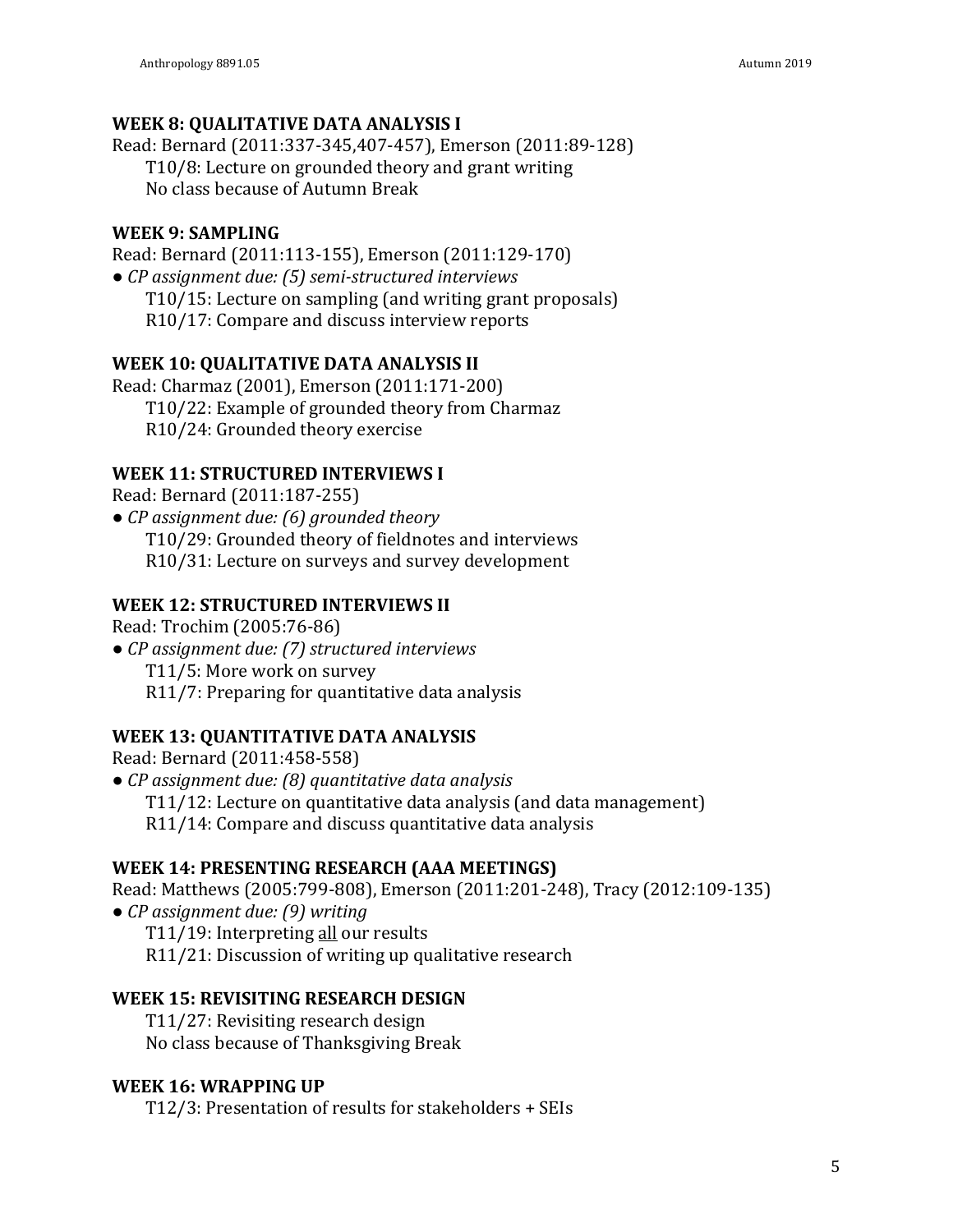# **FINALS WEEK**

 $\triangle$  *Grant proposal is due Friday 6 December before 12 noon in the Carmen Dropbox.*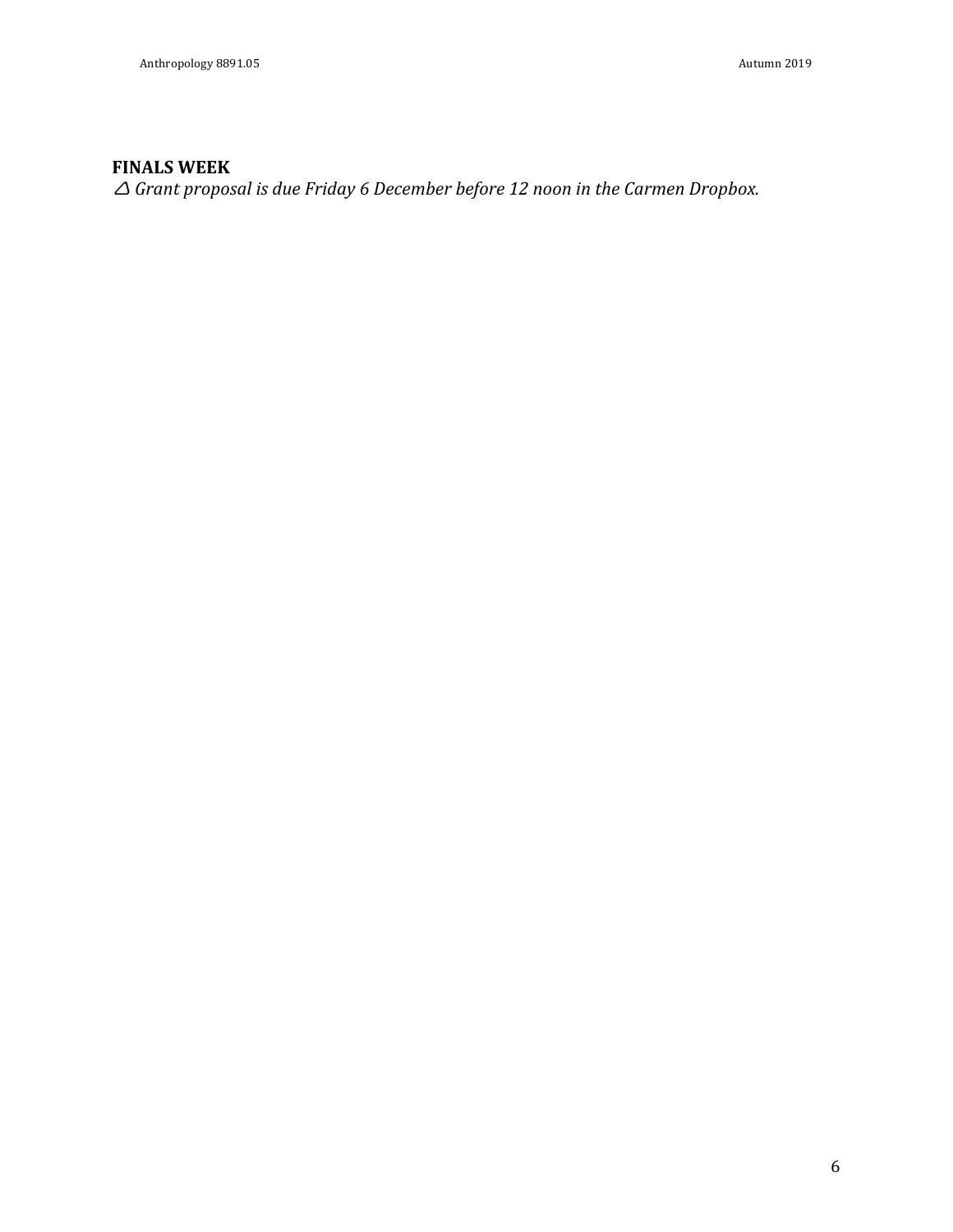#### **REQUIRED READINGS**

Agar, Michael

2006 An Ethnography By Any Other Name ... Forum Qualitative Sozialforschung / Forum: Qualitative Social Research.

Bernard, H. Russell

2006 [1994] Research methods in anthropology: qualitative and quantitative approaches. Walnut Creek (CA): Altamira Press.

Charmaz, Kathy

2001 Grounded theory. *In* Contemporary field research: perspectives and formulations. R.M. Emerson, ed. Pp. 335-352. Long Grove (IL): Waveland Press.

Cliggett, Lisa

2005 Grains from grass: aging, gender, and famine in rural Africa. Ithaca (NY): Cornell University Press. Pp. 23-46.

Emerson, Robert M., Rachel I. Fretz, and Linda L. Shaw

2011 Writing ethnographic fieldnotes. 2nd edition. Chicago: University of Chicago Press. Henrich, Joseph, Steven J. Heine, and Ara Norenzayan

2010 Most people are not WEIRD. Nature 466(1 July 2010):29.

Johnson, Jeffrey C.

1998 Research design and research strategies. *In* Handbook of methods in cultural

anthropology. R.H. Bernard, ed. Pp. 131-171. Walnut Creek (CA): Altamira Press. Matthews, Sarah H.

2005 Crafting Qualitative Research Articles on Marriages and Families. Journal of Marriage and Family 67:799-808.

Moritz, Mark. 2016. 'Big data's 'streetlight effect': where and how we look affects what we see'. The Conversation, May 16, 2016. theconversation.com/big-datas-streetlight-effect-whereand-how-we-look-affects-what-we-see-58122

Ravitch, Sharon M., and Matthew Riggan

2012 Reason & Rigor: How conceptual frameworks guide research. Los Angeles: Sage. Spradley, James P.

1979 The ethnographic interview. New York: Wadsworth. Pp. 55-91.

Spradley, James P.

1980 Participant observation. New York: Wadsworth. Pp. 63-84.

Tracy, S.J.

2012 The toxic and mythical combination of a deductive writing logic for inductive qualitative research. Qualitative Communication Research 1:109-141.

Weisner, Thomas S.

1997. The ecocultural project of human development: why ethnography and its findings matter. Ethos  $25(2)$ :177-190.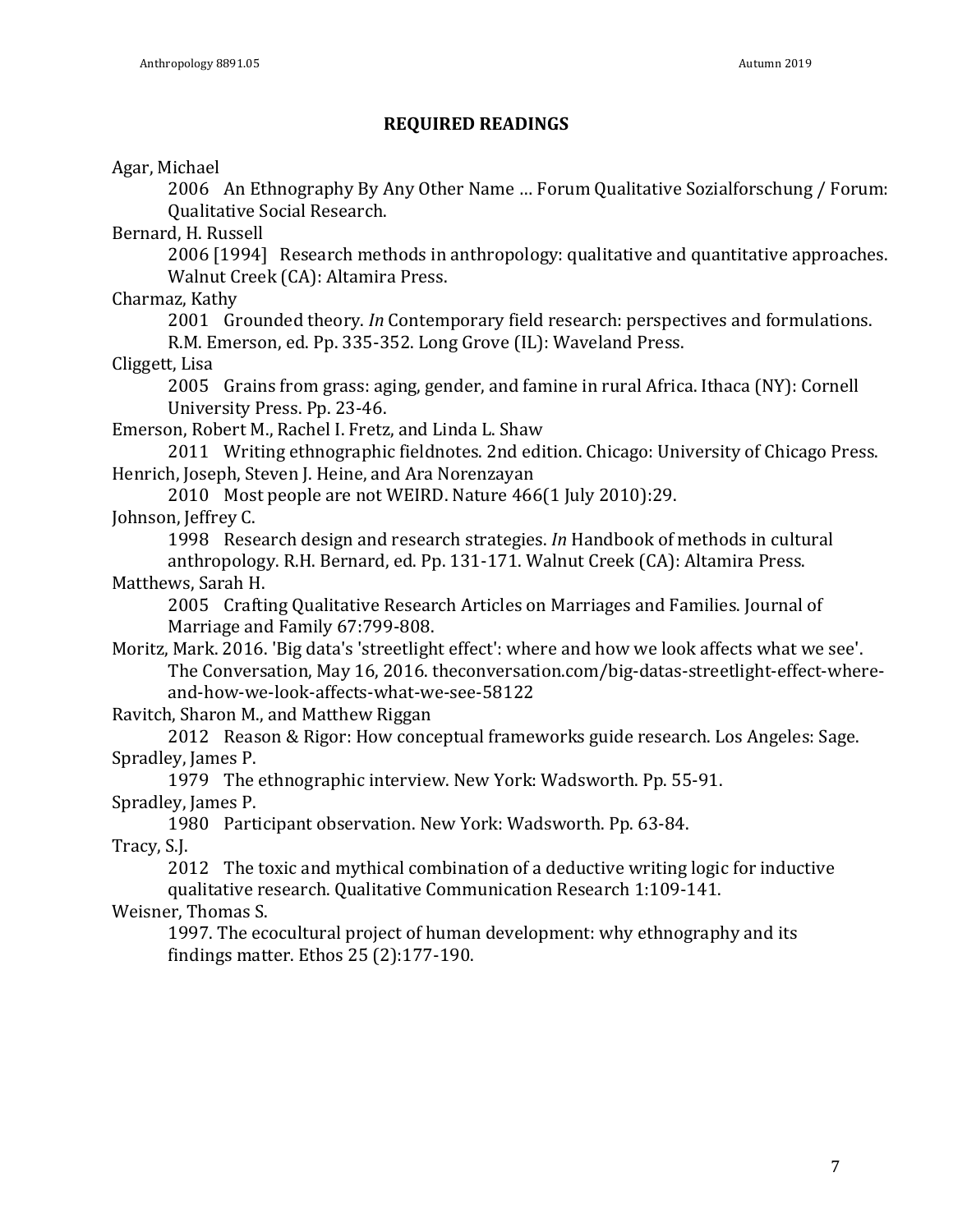#### **RECOMMENDED READINGS**

Agar, Michael H.

1996 [1980] The professional stranger: an informal introduction to ethnography. London: Academic Press.

Angosino, Michael

2002 Doing Cultural Anthropology. Prospect Heights (IL): Waveland Press. Crane, Julia G., and Michael V. Angrosino

1992 Field projects in anthropology: a student handbook. Long Grove: Waveland Press. de Munck, Victor C. & Elisa J. Sobo, ed.

1998 Using methods in the field: a practical introduction and casebook. Walnut Creek (CA): Altamira Press.

Dewalt, Kathleen M., and Billie R. Dewalt

2002 Participant observation: a guide for fieldworkers. New York: Altamira Press Emerson, Robert M., ed.

2001 Contemporary field research: perspectives and formulations. Long Grove (IL): Waveland Press.

Flinn, Juliana

1998 Freelists, ratings, averages, and frequencies: why so few students study anthropology. In Using methods in the field: a practical introduction and casebook. V.C. de Munck and E.J. Sobo, eds. Pp. 85-96. Walnut Creek (CA): Altamira Press.

#### Galman, Sally Campbell

2007 Shane, The Lone Ethnographer: A Beginner's Guide to Ethnography Lanham (MD): Altamira Press.

Galman, Sally Campbell.

2013. The good, the bad, and the data: Shane, The Lone Ethnographer's Basic Guide to Qualitative Data Analysis. Lanham (MD): Altamira Press.

Henrich, Joseph, Steven J. Heine, and Ara Norenzayan

2010 The weirdest people in the world? Behavioral and Brain Sciences 33(2-3):61-83. Hess JR., G. Alfred

1999 Using ethnography to influence public policy. *In* Using ethnographic data: interventions, public programming, and public policy. J.J. Schensul, ed. Pp. 57-113. Walnut Creek, CA: AltaMira Press.

#### Lareau, Annette

2003 Unequal childhoods: class, race, and family life. Berkeley (CA): University of California Press. Pp. 1-13, 259-287.

McCurdy, D., J. P. Spradley, and D. J. Shandy

 $2005$  [1972] The cultural experience: ethnography in complex society. Long Grove  $\text{[IL]}$ : Waveland Press.

#### McKillup, Steve

2006 Statistics explained: an introductory guide for life scientists. Cambridge (UK): Cambridge University Press.

O'Reilly, Karen

2009 Key concepts in ethnography. Thousand Oaks (CA): Sage.

#### Ottenberg, Simon

1990 Thirty years of fieldnotes: changing relationships to the text. *In* Fieldnotes: the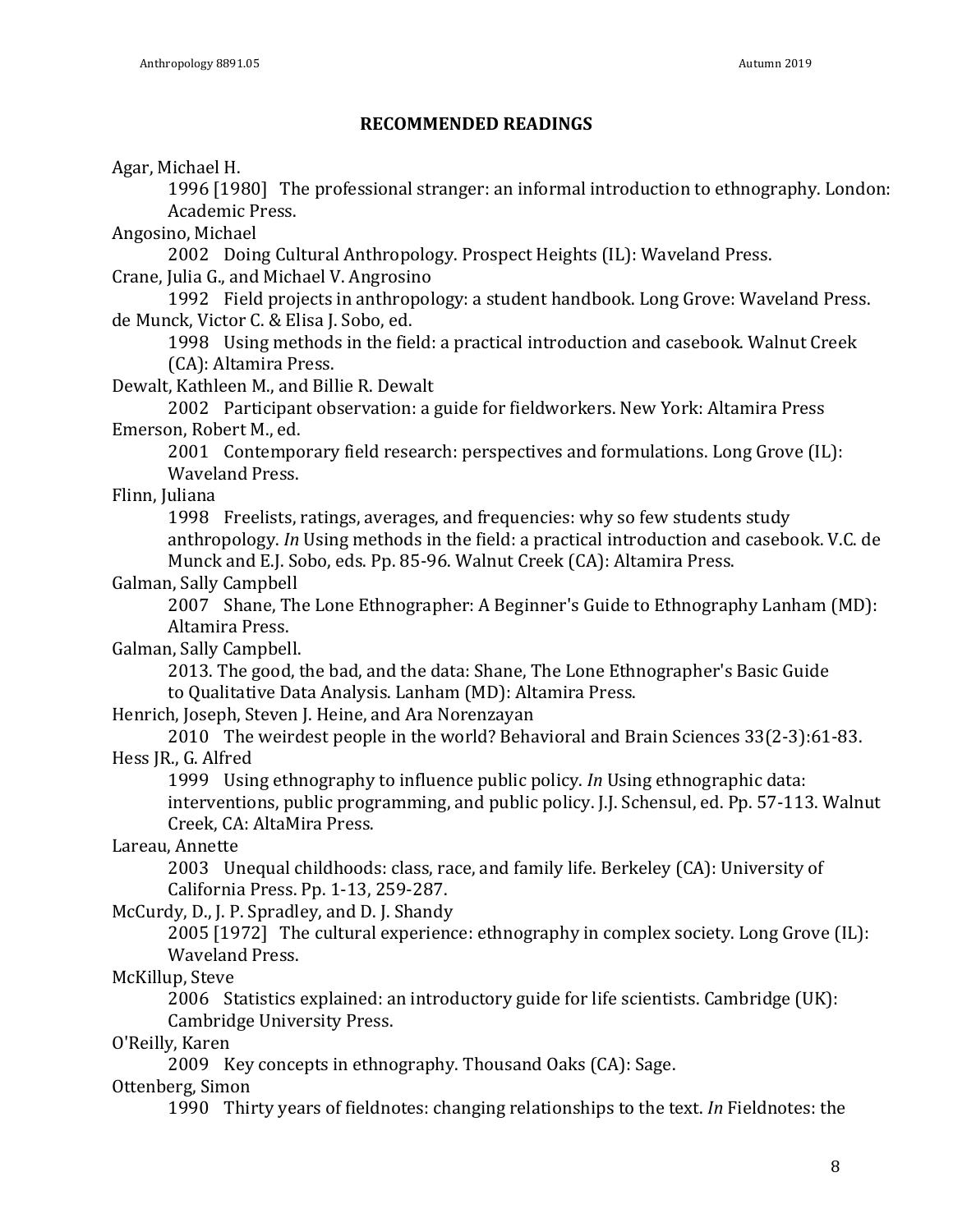makings of anthropology. R. Sanjek, ed. Pp. 139-160. Ithaca (NY): Cornell University Press. Schensul, Jean J., and Margaret D. LeCompte, eds.

1999 Ethnographer's toolkit. Volume 1-7. Walnut Creek (CA): Altamira Press. Tobin, Joseph, David Wu, and Dana Davidson

 $1991$  Preschool in Three Cultures: Japan, China and the United States. New Haven (CT): Yale University Press. Pp. 1-71.

Weller, Susan C., and A. Kimball Romney

1988 Systematic data collection. Newbury Park (CA): Sage.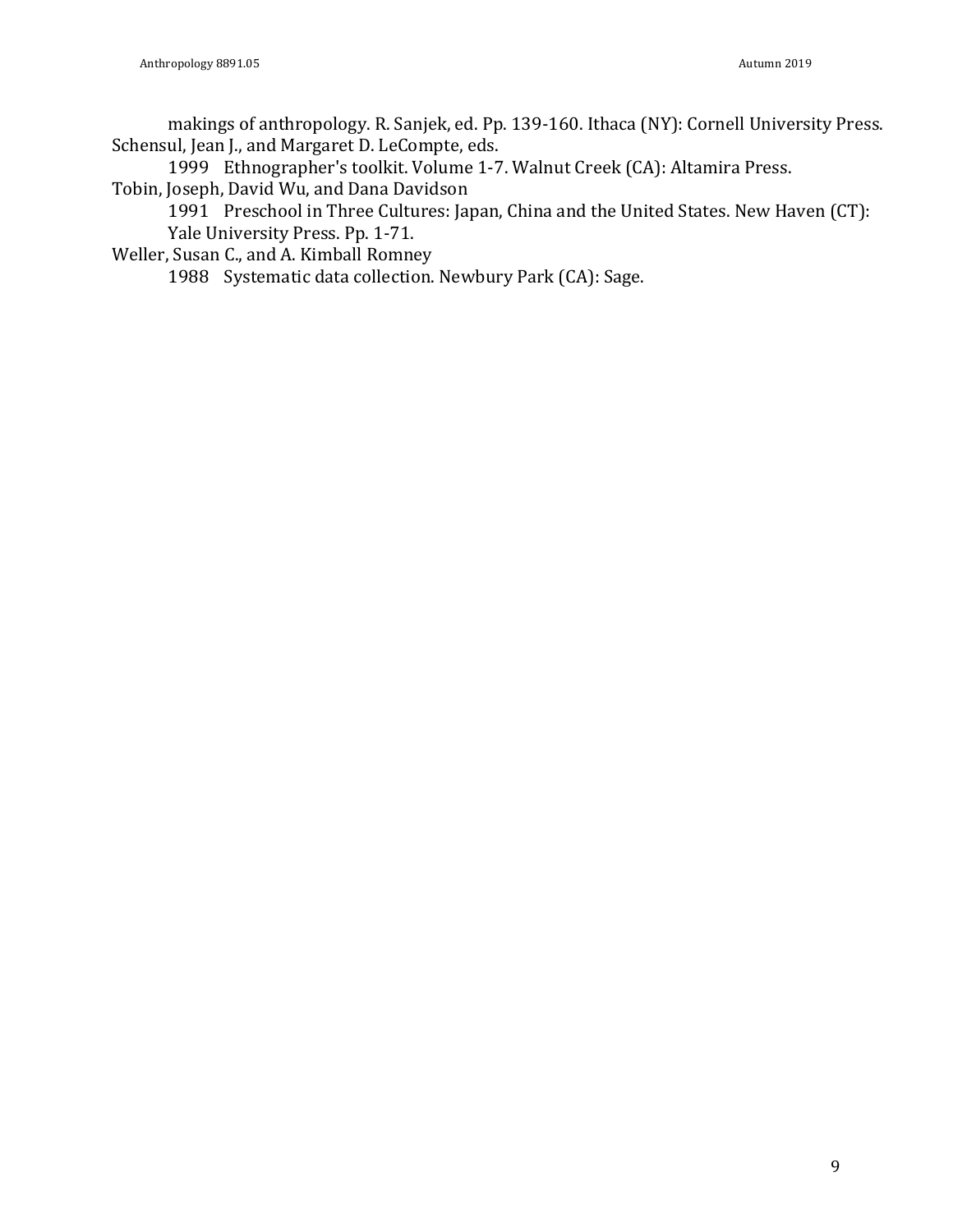#### **LEARNING OBJECTIVES**

The goal is to train students in designing and conducting ethnographic research, and this entails that students will be able to:

- 1. Understand and appreciate the anthropological approach to the study of human behavior (anthropological approach).
	- a. Understand other cultures without judging them by the standards of their own culture (relativistic perspective).
	- b. Consider the whole range of cross-cultural variation when formulating hypotheses about human behavior and societies (comparative perspective).
	- c. Understand that elements of culture are interrelated and should be understood within context (holistic perspective)
	- d. Understand what culture is and how it shapes how humans experience, perceive and act in the world (culture concept).
	- e. Understand why and how anthropologists study cross-cultural variation (epistemology).
	- f. Understand how culture shapes their own lives and research activities (reflexivity).
- 2. Develop their own conceptual framework that guides the design of their own research project (conceptual framework).
	- a. Explain what a conceptual framework is.
	- b. Reflect on what personal motivations drive research.
	- c. Use relevant and appropriate theoretical paradigms.
	- d. Articulate clearly and logically their own conceptual framework.
	- e. Convince reader of importance of topic and rigor of approach.
- 3. Design a research project that links research questions to data being collected, methods to be used, and data analysis (research design).
	- a. Formulate clear research questions, hypotheses, and objectives.
	- b. Identify the necessary data needed to answer research questions, evaluate hypotheses and/or achieve objectives.
	- c. Identify the appropriate methods to collect the necessary data.
	- d. Identify the appropriate population, sample, sample size, and sampling techniques from which to collect the necessary data.
	- e. Identify the appropriate methods to analyze the data to answer the research questions and/or evaluate the hypotheses.
- 4. Collect data on human behavior using a wide range of ethnographic methods (data collection).
	- a. Develop an observation protocol, conduct systematic observations, and write expanded fieldnotes.
	- b. Develop a semi-structured interview guide, conduct semi-structured interviews, and transcribe the interview.
	- c. Develop a survey instrument, administer the survey online, and manage the survey data in a spreadsheet.